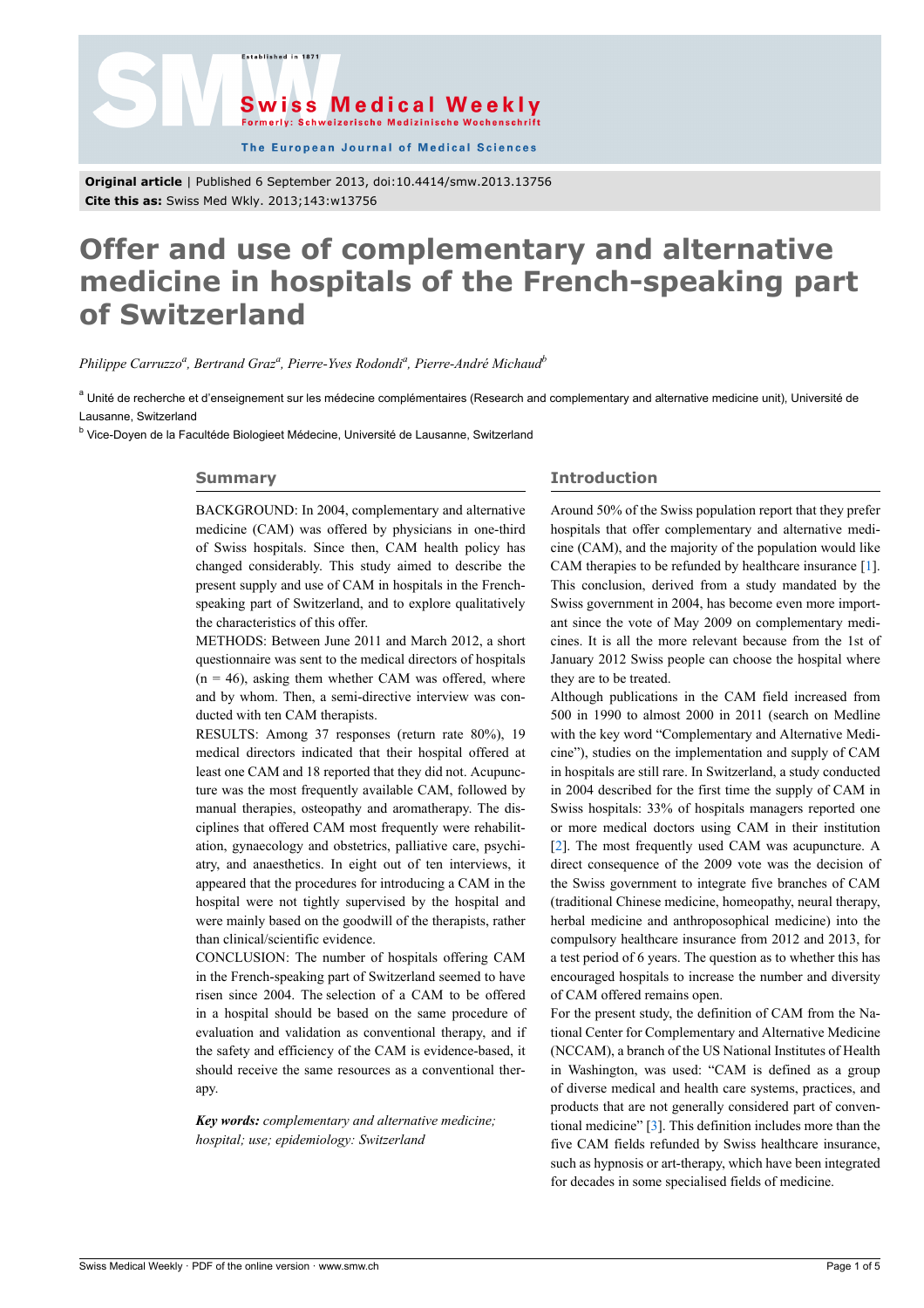The objectives of this study were to describe the offer and use of CAM in hospitals in the French-speaking part of Switzerland, to observe their evolution since 2004, and to qualitatively explore the characteristics of this offer within a subset of CAM practitioners.

# **Methodology**

Ethics approval was given on the 10th of June 2011 by the cantonal ethics commission of the Canton Vaud.

As no public list of the private and public hospitals in the French-speaking part of Switzerland exists, 46 hospitals were identified using the list of hospitals obtained from the Federal Office for Statistics [[4](#page-4-3)]. This document contains a table indicating the number of hospitals in each canton of Switzerland, classified either as general healthcare hospitals or specialised clinics. An exhaustive list was then created through the Internet, using the website [ht](http://www.annuairemedecin.ch)[tp://www.annuairemedecin.ch.](http://www.annuairemedecin.ch)

This cross-sectional study had two phases. In the first phase, which started in June 2011 and ended in December 2012, and aimed to get a global picture of the CAM offered, a questionnaire was sent to the medical directors of hospitals of the French-speaking part of Switzerland (n = 46). The second phase, starting in September 2011 and ending in March 2012, involved semi-directive interviews with ten CAM therapists working in the hospitals.

The questionnaire was sent by post to the medical directors of hospitals in the French-speaking part of Switzerland. If there was no response, this was followed by three telephone reminders.

This very short, one-page questionnaire began with the following question: "Does your hospital offer complementary and alternative medicine?"The term "complementary and alternative medicine" was explicitly defined on the questionnaire in accordance with the definition given by the NCCAM. When the answer was positive, the responder was asked to specify in which specialised discipline (department, division or unit) it was offered and what the professional profile of those practicing CAM was (medical therapist or nonmedical therapist). Moreover, directors were asked to provide the name and telephone number of the CAM therapists (with their consent), with the information that the therapists might be contacted for a semi-directive interview.

In order to assess changes over the previous eight years, we obtained from the Swiss Public Health Federal Office the database of a Swiss study performed in 2004 [\[2\]](#page-4-1) (data for the French-speaking part of Switzerland). Based on the analysis of this database, 43% of hospitals of the Frenchspeaking part of Switzerland indicated that they offered at least one CAM in 2004.

Ten of the therapists identified by the medical directors in the first phase were chosen in order to represent well the different fields of CAM and the different hospitals in the French-speaking part of Switzerland. For timing reasons, four interviewees were already chosen before study phase I ended. No contacted therapist refused the interview. Interviews were face-to-face in six cases and by phone in four, and lasted between 30 and 45 minutes. All interviews were conducted by P.C.

The following items were part of the semi-directive interview: the professional education of the responding therapists and their training in CAM; the process of introducing CAM in the hospital and the reasons for such implementation; the indications and contraindications for the use of CAM; its perceived benefits and risks; the number of patients seen per month, the duration of each session and an evaluation of the mean number of sessions per patient; the type of information provided to the patients on the nature of, and access to CAM; an estimate of the proportion of patients accepting or refusing the therapy and the perceived factors influencing their decision; the presence of any scientific research that addresses the offered CAM in the hospital; and finally how these treatments were financed.

#### **Results**

The questionnaire was sent by post to 46 hospitals. The return rate was 80% (37/46 hospitals). Among the 37 who answered, 19 medical directors indicated that their hospital offered at least one CAM and 18 indicated that they did not offer any. The return rate from private hospitals was significantly lower than from the public hospitals: 25 of 27 public hospitals and 12 of 19 private hospitals responded to the questionnaire. CAM seemed to be offered more frequently in public hospitals than in private hospitals: 15 of 25 public hospitals out offered at least one CAM, while in the private sector, only 4 of 12 hospitals made this offer. Among the 19 hospitals offering CAM, most of them  $(n =$ 12) provided between two and five different types of CAM. These CAMs were provided in nine hospitals by both medical and nonmedical therapists, in eight hospitals by nonmedical therapists only and in two hospitals by medical therapists only. The medical fields which offered CAM and the range of CAM therapies available are summarised in table 1.

Each of the ten responding therapists had been trained in medicine or other healthcare professions (nurse, midwife or physician; table 2). Moreover, eight of the ten therapists had a formal training in CAM that is recognised in Switzerland, either post-graduate complementary training from the Swiss Physician Federation or a diploma recognised by organisations such as ASCA (the Swiss Foundation for Complementary and Alternative Medicine). This education was complemented by some supervision for eight out of ten practitioners. The nurses and midwives practicing CAM without a formal diploma followed specific directives given by formally educated therapists. This was the case for one person practicing homeopathy in a division of obstetrics and another practicing aromatherapy in a division of orthopaedics.

CAMs were introduced between 2000 and 2008 in 50% of the hospitals and after 2008 in the other half. CAM introduction was in all cases the result of interest by an employee. Sometimes it was also a response to repeated requests by patients. No therapist said that the introduction of CAM was based on scientific data. In one case only, the introduction was accompanied by the creation of a working group by the head of the Department (gynaecology-obstetrics, introduction of osteopathy). Moreover, no hospital expected to research into CAM.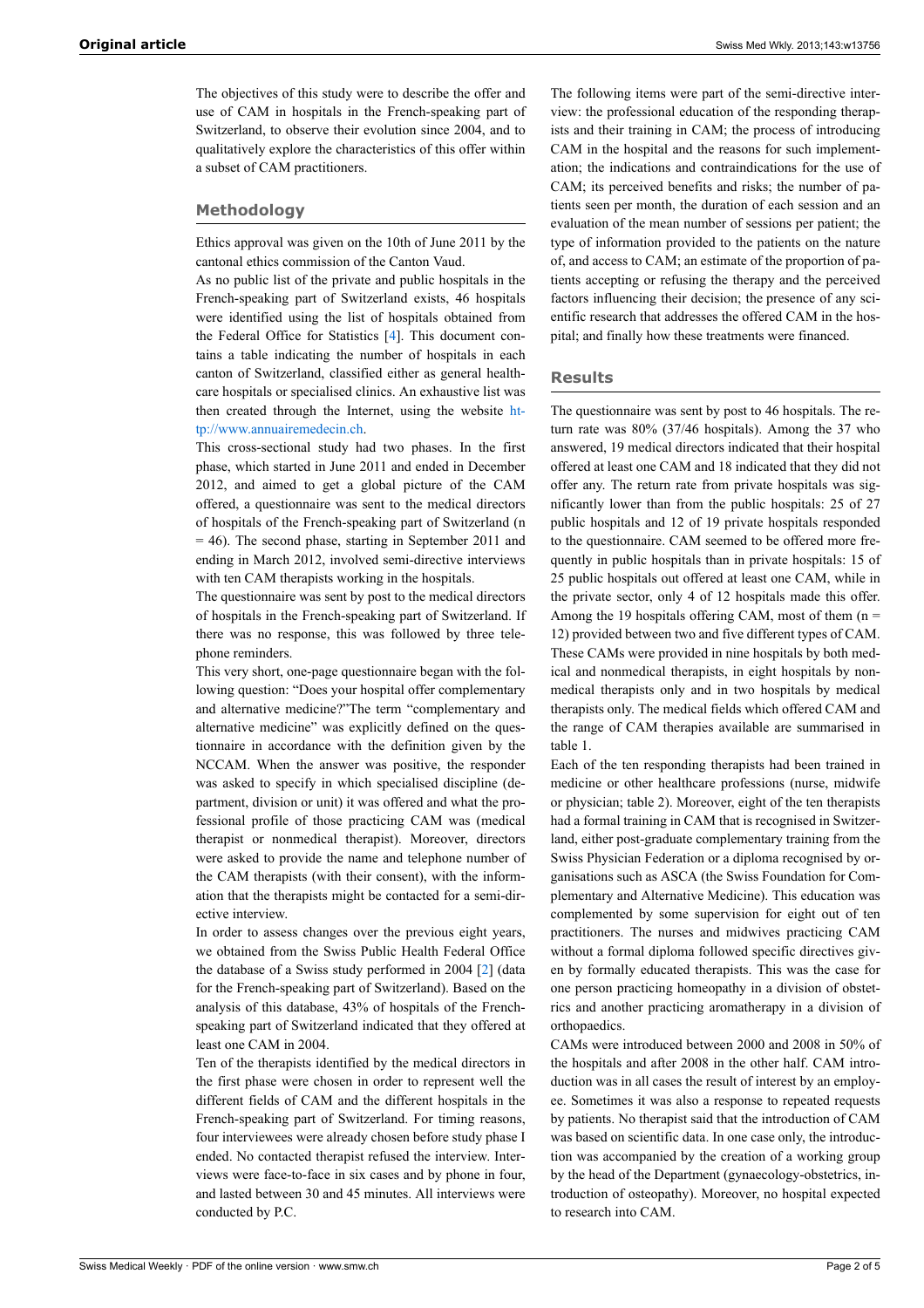All practitioners clearly described indications. For some therapies, directives were established. In aromatherapy, for example, a combination of specific essential oils to be used against nausea after an operation was specified. In one obstetrics department, the use of traditional Chinese medicine, e.g. acupressure and electrical stimulation to reduce the pregnancy-related nausea and vomiting, was clearly corroborated with scientific evidence [[5](#page-4-4)].

Contraindications were mentioned by eight of the ten therapists. For instance, in an oncology department, acupuncture was contraindicated for patients with leukopenia. Two therapists, in aromatherapy and in homeopathy, both in a gynaecology-obstetrics department, said that there were aware of no contraindication.

Benefits and risks were also clearly described. Well-being and relaxation of the patient were often mentioned as benefits of therapies such as reflexology, aromatherapy, manual therapies and sophrology. In a surgical department, the benefits of aromatherapy the day before an operation were improved well-being of the patient, as indicated by reduced medication, especially hypnotics, and improved relationships with the nurses. An example of risk was a case of hypoglycaemia in a rehabilitation clinic, which was possibly linked to reflexology therapy for diabetic patients 24 to 48 hours previously.

Nevertheless, a therapist in reflexology admitted that the indications, contraindications, benefits and risks in CAM therapies still needed to be explored, adding that research in CAM should be encouraged.

Information on access to CAM was most frequently given systematically to all patients (seven therapists of the ten). However, in some cases, if patients were benefiting from CAM therapies, it was not mentioned in the medical files. One therapist said that it was perhaps for legal reasons. Thus, the only way for the patient's general practitioner to know about the occurrence of such treatment was if the patient mentioned it.

When CAM therapy was offered, more than three-quarters of the patients accepted it. This level of acceptance was most often attributed to a wish for an alternative to usual medication and the expected benefit of physical contact

during manual therapies. The refusals were based mostly on a lack of trust in the therapists and in manual therapies in general, or refusal of physical contact. The factors that seemed to impact the patients' answers were the relationship with the therapist and the way the CAM was presented.

The number of patients who received CAM therapy varied considerably from one hospital to another: from one to three reflexology patients a week in a rehabilitation division to 20 osteopathy patients a week in an obstetrics division. The number of sessions per patient ranged from one single session to three sessions according to eight of the ten therapists. Only one responding therapist devoted 100% of his working time to practicing CAM. Most worked on request or, sometimes, during fixed working periods dedicated to practising CAM.

Finally, among nine out of the ten therapists, the financial cost was either covered by healthcare insurance or paid by the hospital. In one case, the patient needed to have a private complementary healthcare insurance for the costs to be refunded.

# **Discussion**

In this study, half of the hospitals within the French-speaking part of Switzerland indicated that they offered at least one CAM therapy. Among 19 hospitals offering CAM, most of them  $(n = 12)$  offered between two and five different types of CAM, and in 9 hospitals out of 19 CAM was provided by both physicians and other healthcare professionals. Furthermore, CAM seemed to be more frequently used in public hospitals than in private hospitals. This phenomenon has not previously been described in the literature. Reflexology, manual therapies and aromatherapies were usually practised by nurses. A possible explanation may be that some nursing schools provide lectures or formal training in various CAMs. Rehabilitation, palliative care, gynaecology and obstetrics, psychiatry, and anaesthetics were the disciplines most often reported to offer CAM. This may be a result of the interdisciplinary approaches used in some of these disciplines (e.g., rehabilitation). Fur-

| Table 1: Medical departments offering CAM (hospitals and clinics in the French-speaking part of Switzerland).                                                             |                                 |                 |    |    |           |    |    |              |    |            |     |    |      |           |
|---------------------------------------------------------------------------------------------------------------------------------------------------------------------------|---------------------------------|-----------------|----|----|-----------|----|----|--------------|----|------------|-----|----|------|-----------|
|                                                                                                                                                                           | <b>Departments offering CAM</b> | <b>CAM</b> type |    |    |           |    |    |              |    |            |     |    |      |           |
| No.                                                                                                                                                                       | <b>Medical field</b>            | Ac              | MТ | Rx | <b>Os</b> | Ar | So | MН           | AM | <b>AMT</b> | Se* | Ho | N/BF | <b>NS</b> |
| 5                                                                                                                                                                         | Rehabilitation                  | x               | x  | x  |           |    | х  |              |    | x          | x   |    |      |           |
| 4                                                                                                                                                                         | Palliative care                 | x               | x  | x  |           | x  | x  |              |    | x          |     |    | x    |           |
| 4                                                                                                                                                                         | Gynaecology - obstetrics        | x               |    |    | x         | x  |    |              |    |            |     | x  |      |           |
| 4                                                                                                                                                                         | Psychiatry                      | x               |    |    |           |    |    | x            | x  |            |     |    |      |           |
| $\overline{\mathbf{4}}$                                                                                                                                                   | Anaesthesiology                 |                 |    |    |           |    |    | x            |    |            |     |    |      | X         |
| $\overline{2}$                                                                                                                                                            | Orthopaedic surgery             |                 |    |    |           | x  |    |              |    |            |     | x  |      |           |
| $\overline{2}$                                                                                                                                                            | Oncology                        | x               |    |    |           |    |    |              |    | x          |     |    |      |           |
| $\overline{2}$                                                                                                                                                            | Internal medicine               | x               |    |    |           |    |    |              |    |            | x   |    | x    | x         |
| $\overline{2}$                                                                                                                                                            | Not specified                   |                 |    |    | X         |    | x  |              |    |            |     |    |      |           |
| $\overline{2}$                                                                                                                                                            | Paediatrics                     |                 |    |    |           |    |    |              |    |            | X   |    |      | x         |
|                                                                                                                                                                           | Rheumatology                    |                 | x  |    |           |    |    |              |    |            |     |    |      |           |
|                                                                                                                                                                           | Geriatrics                      |                 | x  |    |           |    |    |              |    |            |     |    |      |           |
|                                                                                                                                                                           | Intensive care                  |                 |    |    |           |    |    | $\mathsf{x}$ |    |            |     |    |      |           |
| Abbreviations. Ac = acupuncture; MT = manual therapies; Rx = reflexology; Os = osteopathy; Ar = aromatherapy; So = sophrology; MH = medical hypnosis; AM =                |                                 |                 |    |    |           |    |    |              |    |            |     |    |      |           |
| awareness methods: AMT = art or music therapy; Se = secret*; Ho = homeopathy; N/BF = naturopathy / Bach flower; NS = not specified                                        |                                 |                 |    |    |           |    |    |              |    |            |     |    |      |           |
| * Healers who play a part in folk medicine, claim they can alleviate the pain due to burns by "talking the fire out" of burns, reduce massive haemorrhages or heal warts, |                                 |                 |    |    |           |    |    |              |    |            |     |    |      |           |
| eczema or sprain thanks to a secret incantation: "the power" [12]. They work mostly by phone and do not demand any compensation.                                          |                                 |                 |    |    |           |    |    |              |    |            |     |    |      |           |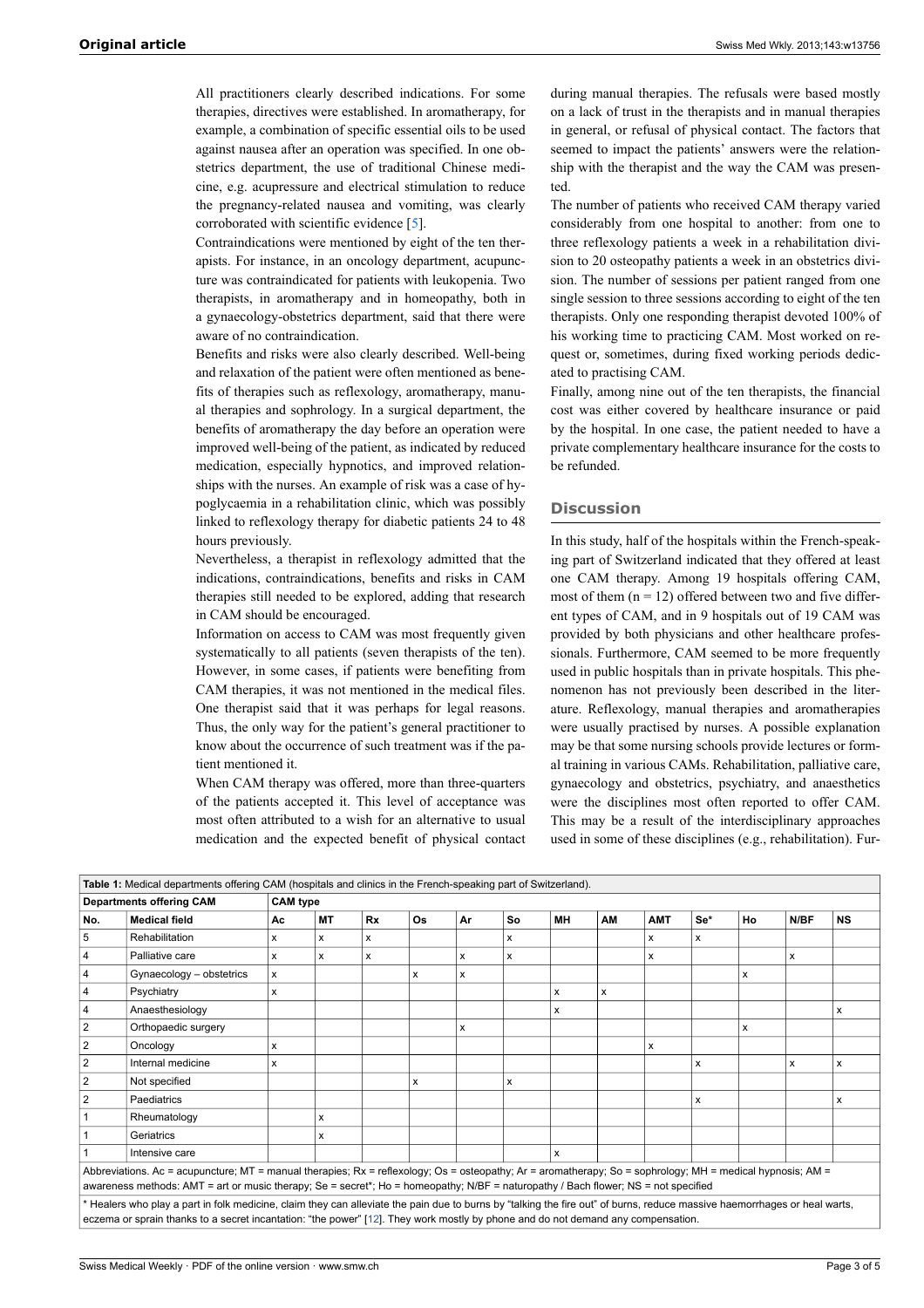thermore, there is evidence of the benefit of some CAMs in these disciplines, such as acupuncture in postchemotherapy nausea [[6](#page-4-6)]. It is noticeable that in all disciplines except psychiatry, somatic pain was a major issue.

In comparison with the results of the study in 2004 [\[2\]](#page-4-1), the percentage of hospitals which offer CAM seems to have increased: 51% in this study and 43% in 2004 (both within the French-speaking part of Switzerland). Acupuncture was in 2004, and still seems to be, the most frequently used CAM. A therapist suggested reasons for this success: the fact that these techniques have been used for thousands of years; the good organization of the ASA (Association des sociétés médicales suisses d'acupuncture et de médicine traditionnelle chinoise); the amount and quality of evidence on the effectiveness of acupuncture in some indications [[6](#page-4-6)]. A few studies about the use of CAM in hospitals have been performed outside Switzerland. Among the most recent, a Norwegian and Danish study [\[7\]](#page-4-7) showed that 50% of the hospitals in Norway and one-third in Denmark offered at least one CAM. In most hospitals, this was acupuncture. Therefore, we observed some similarities between the French-speaking part of Switzerland and these Scandinavian countries. Additionally, the American Hospitals Association reported the use of CAM in American hospitals and stressed the increase in such use from 7.7% in 1999 to 37.7% in 2008 [[8](#page-4-8)]. In Israel, among 24 public hospitals, 10 offered different CAM methods in 2002 [\[9\]](#page-4-9).

The most striking point revealed by the interviews concerned the terms of implementing CAM in the hospitals. In most cases, the introduction of CAM was motivated by the interest of an employee, who obtained the agreement of the director to practice CAM at the hospital. In some instances, the nonmedical therapists reported that the support of a physician encouraged the medical directors to take CAM seriously, and thus made its introduction easier. Interestingly, a qualitative Canadian study [[10\]](#page-4-10) also stressed this challenge and concluded that it is necessary to change the strategy for introducing of CAM in hospitals. Moreover, the time devoted to the practice CAM was often "hidden" in the normal working time of nurses, midwifes or physicians, as if the hospitals preferred not to show it openly. In other words, most hospital did not seem to have developed formal policies on how to introduce, supervise and evaluate such practices.

One exception to this *modus vivendi* must be mentioned. In a department of obstetrics and gynaecology, osteopathy was subjected to the same procedure of validation as any conventional medicine newly adopted in the department.

Moreover, the therapy was monitored and its perceived results were measured. This procedure led to better sustainability, because the CAM did not depend on a single therapist but was openly institutionalised. This strategy meant more financial and human resources were available, and the transparency and the formalisation of the process created better acceptance of the therapy and better collaboration within the staff.

Some biases of this study deserve comment. In the first phase, the questionnaire was sent to the medical directors of 46 hospitals. In four cantons, public hospitals are grouped and organised in one single institution. The questionnaire was thus sent to the medical director of an institution representing several regional hospitals. The weight of the answer from a big hospital was consequently similar to the weight of a small independent institution. Moreover, a decision was made to send the questionnaire to the medical director of each institution, although the Swiss study from 2004 [[2](#page-4-1)] showed that they were only partially aware of the activities of physicians involved in CAM and were poorly aware of CAM practiced by nonmedical therapists. The rates provided in this study are hence probably underestimates, particularly as far as nonmedical therapists' are concerned. Some CAM offered seemed not to have been reported by the head of several institutions (probably more often in large multicentre hospitals than in smaller institutions), because of the ignorance of the medical head with regard to CAM. For example, the website of a hospital indicated that aromatherapy was offered to the oncological patients, but the medical director of this hospital did not mention it in the questionnaire. Finally, the qualitative part of the study, like all qualitative research, is subject to various biases such as nonrepresentativeness of CAM therapists, recall problems, and over- or underestimation of some phenomena.

#### **Conclusion**

Our results have several important implications. First, it seems that the number of hospitals offering CAM – in the French-speaking part of Switzerland at least – is increasing. In the present political climate there is no reason why it should not rise further, as observed in other western countries. The policies governing the introduction of CAM in the hospitals surveyed seem, with one exception, to be poor if not nonexistent. The offer is mainly based on the goodwill of the therapists, rather than clinical and scientific evidence. It is extremely disturbing that, apparently, the

| Table 2: CAM, medical specialty and profession of the responding therapists. |                            |            |  |  |  |  |  |  |
|------------------------------------------------------------------------------|----------------------------|------------|--|--|--|--|--|--|
| <b>CAM</b>                                                                   | <b>Medical specialty</b>   | Occupation |  |  |  |  |  |  |
| Acupuncture                                                                  | Gynaecology and obstetrics | Physician  |  |  |  |  |  |  |
| Acupuncture                                                                  | Gynaecology and obstetrics | Midwife    |  |  |  |  |  |  |
| Acupuncture                                                                  | Rehabilitation             | Nurse      |  |  |  |  |  |  |
| Acupuncture                                                                  | Psycho-oncology            | Physician  |  |  |  |  |  |  |
| Aromatherapy                                                                 | Orthopaedic surgery        | Physician  |  |  |  |  |  |  |
| Homeopathy                                                                   | Gynaecology and obstetrics | Nurse      |  |  |  |  |  |  |
| Osteopathy                                                                   | Gynaecology and obstetrics | Midwife    |  |  |  |  |  |  |
| Reflexology                                                                  | Rehabilitation             | Nurse      |  |  |  |  |  |  |
| Reflexology and aromatherapy                                                 | Palliative care            | Nurse      |  |  |  |  |  |  |
| Sophrology and manual therapies                                              | Palliative care            | Nurse      |  |  |  |  |  |  |